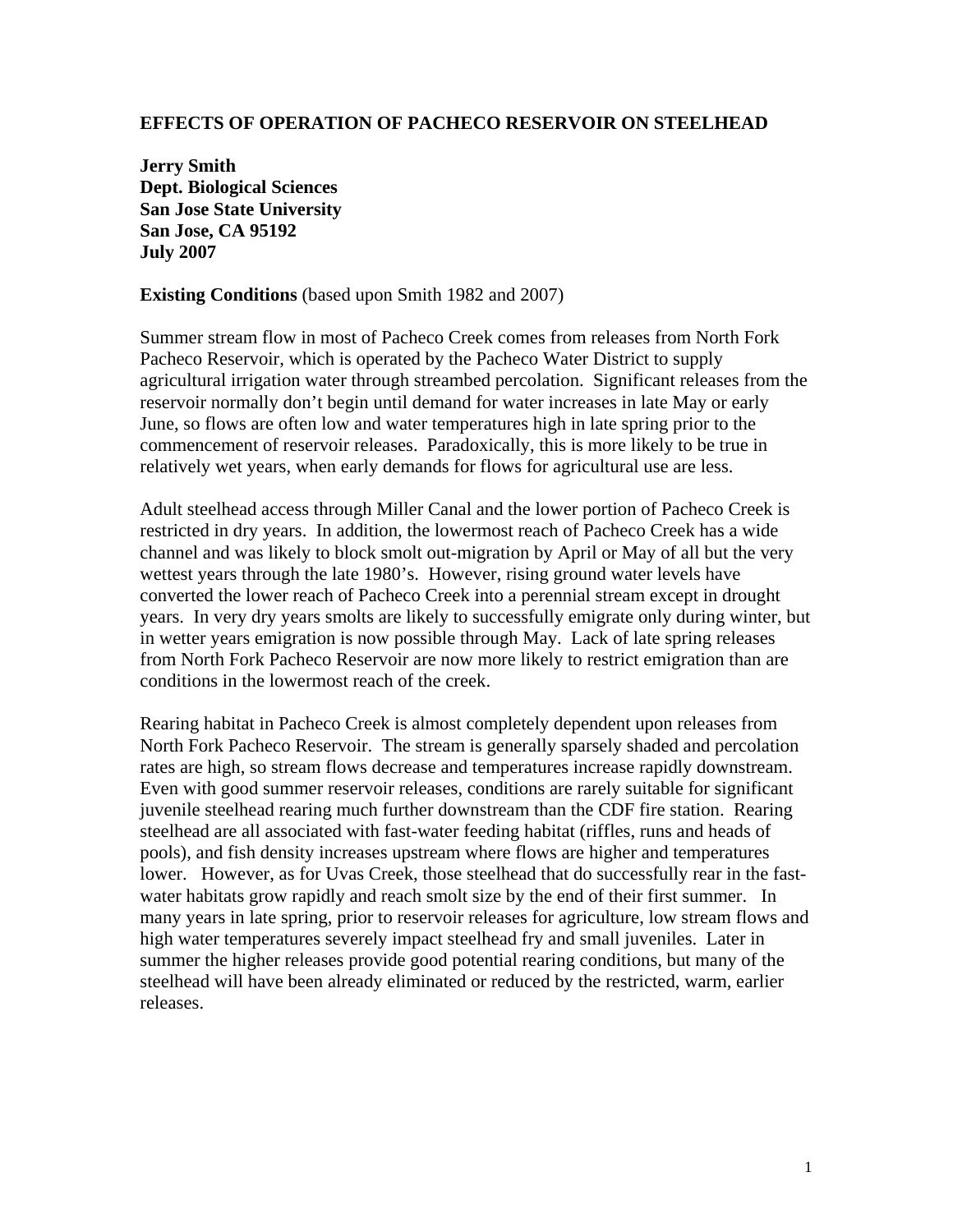## **How Steelhead Could be Increased by Altering Flow Release Pattern**

North Fork Pacheco Reservoir is relatively small (6000 AF capacity) and occupies a relatively dry (but large) watershed. The reservoir may not fill completely in dry years, and even in wet years there is usually no additional inflow to the reservoir by early to mid summer. In winter, even without reservoir spilling or releases from the reservoir, stream flow is usually provided by runoff in the South and East Fork watersheds and from Cedar Creek, a downstream north bank tributary. Therefore, how the stored reservoir water is released directly affects steelhead in Pacheco Creek primarily during spring outmigration (April and May) and spring though fall rearing (May through the first substantial rains in November or December).

# Spring Outmigration

In spring of years that follow years when steelhead rearing occurred, steelhead smolts (almost all yearling aged fish in Pacheco Creek) migrate to the ocean. Some larger fish may migrate in late winter or very early spring (February through March) when stream flow from the South Fork of Pacheco Creek is still high. However, some larger smolts and most of the smaller smolts probably don't migrate until late March or April, after achieving some (potentially substantial) spring growth. By April and May stream flow may have declined sufficiently to make passage over shallow riffles difficult or passage impossible because of dry sections of stream upstream of Highway 156. In recent years perennial flow has usually been present downstream of Highway 156.

Potential Action. If the reservoir were operated in a manner to increase steelhead in Pacheco Creek, a portion of its stored water would be released in at least April to aid in steelhead passage. The amount of this release would have to be weighed against any loss of this water for local streambed percolation (because providing steelhead passage requires maintaining flow to a confined layer where all or a portion of the flow would leave the ground water basin and be lost from ground water storage). Spring releases would also have to be weighed against the potential use of the water for late spring through early winter steelhead rearing.

A set of guidelines could be developed for when and how much water would be released to aid smolt out-migration. The efficiency of water use for this purpose might be improved by the use of periodic "pulse" flows, rather than by maintaining continuous high flows during the period. The amount of water available for April and also for spring through fall releases would generally be well-known by 1 April, as relatively little additional runoff to the reservoir occurs after that date in most years.

## Spring through early Winter Rearing

Most of the remaining amount of stored water would be apportioned among releases from May through December to provide rearing habitat that would be available until the winter rains. High releases in summer that drained the reservoir by early fall would result in good summer steelhead rearing, but also a cutoff in stream flow in fall that would dry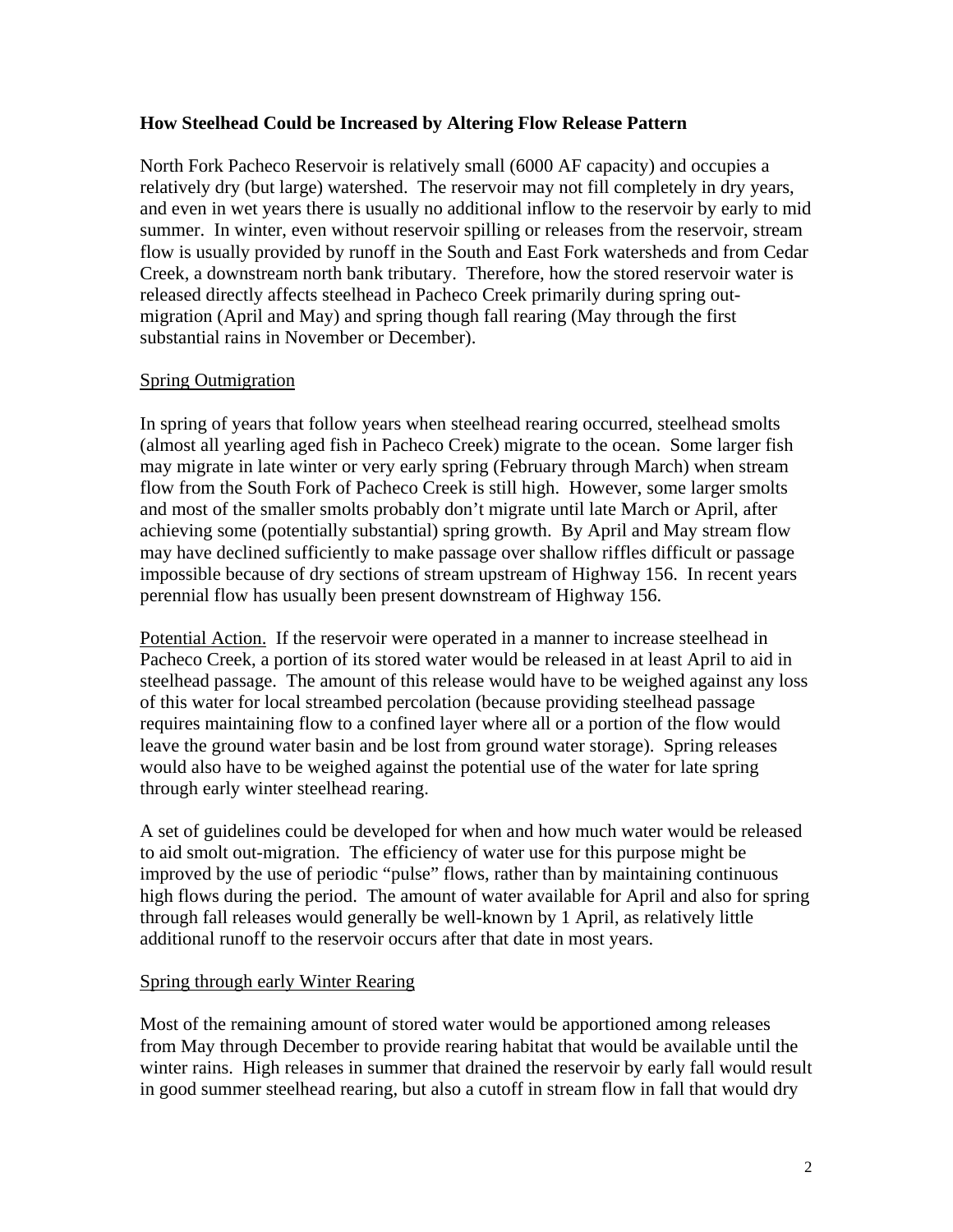up most of the stream and kill most of the steelhead that were reared. Whatever the releases at the reservoir, the quality of rearing habitat would decline downstream as flow was lost to stream bed percolation and as water temperatures increased in the generally unshaded stream. In the past suitable rearing seldom extended further than the CDF fire station, even in wet years. Rearing quality would also potentially decline in late summer and fall as the cool water at the bottom of the reservoir was depleted and reservoir releases warmed. These warmer releases would have less adverse effect if delayed until September, when day length was shorter and afternoon air temperatures generally cooler.

Reduced summer releases that were capable of spanning the entire rearing season would reduce the extent of wetted channel in summer and also direct most of the ground water recharge to the upstream reaches of the creek in dry years. This would potentially affect recharge or diversion downstream, where water demand occurs.

Potential Action. The releases for steelhead rearing would have to be weighed against the risk of fall/early winter release cutoffs and against the percolation need and water demand in downstream reaches. Because steelhead food demands increase with fish size and with water temperature (Smith and Li 1983), optimal releases might not be steady over the summer, but actually increase over the summer as release water temperature increased and fish grew bigger and then decline in October – December as temperatures cooled.

A set of guidelines for water releases could be developed, based upon water storage available at the end of the runoff season (1 April or 1 May).

## Carryover Storage

Carryover storage in the fall in the reservoir may be a consideration, based upon two factors. First, when the reservoir is very low in fall water quality in the reservoir (due to cyanobacteria [bluegreen algae] blooms) can sometimes produce releases that are toxic to fish and to the cattle that use the creek as a water source downstream. Maintaining a minimum reservoir pool in fall may alleviate this. Second, in years when steelhead are reared in the stream, it might be desirable to save some reservoir storage to provide potential smolt out-migration flows in the following spring in case the winter and spring were dry.

Potential Action. A factor in the release guidelines might be the amount of fall storage for either water quality concerns in releases or carryover for potential spring releases for smolt passage.

#### **LITERATURE CITED**

Smith, J. J. 1982. Fishes of the Pajaro River System, *in* Studies on the distribution. and ecology of stream fishes of the Sacramento-San Joaquin drainage system, Ca. P. B. Moyle (ed), University of California Publications in Zoology 115: 83-169.